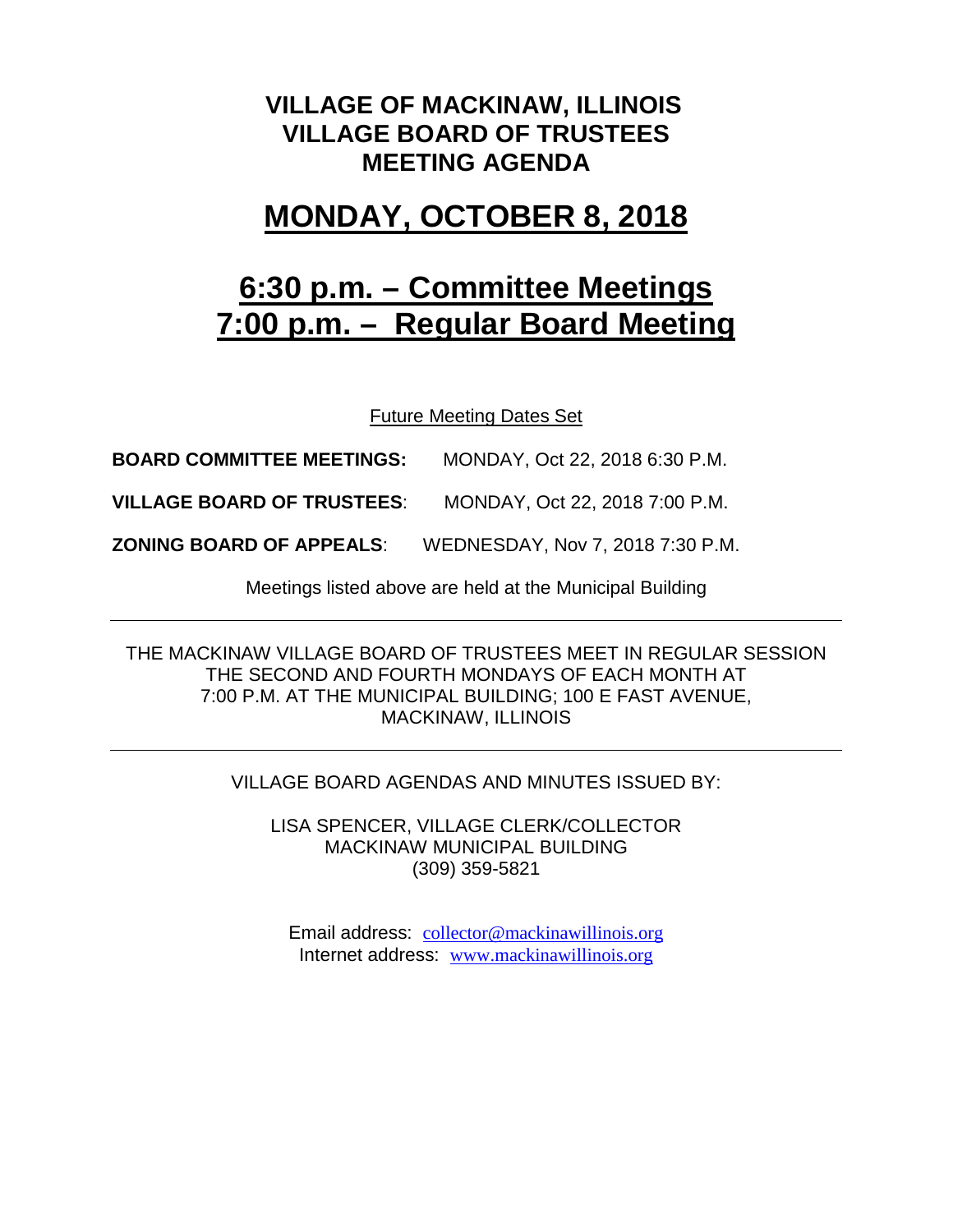### **VILLAGE OF MACKINAW, ILLINOIS VILLAGE BOARD OF TRUSTEES COMMITTEE MEETINGS AGENDA**

## **MONDAY – OCTOBER 8, 2018 6:30 P.M.**

**I. FINANCE COMMITTEE – Candy Haynes and Carolyn Elmore**

**Approval of minutes Employee salary & benefits costs Employee health insurance costs Public Comment/New Business**

#### **II. BEAUTIFICATION AND PARKS COMMITTEE – Josh Schmidgall Approval of minutes Public Comment/New Business**

#### **III. PUBLIC WORKS COMMITTEE – Mark Morman and Jerry Peterson**

**Approval of minutes Public Comment/New Business**

#### **IV. POLICE COMMITTEE – Craig Friend and Kraig Kamp**

**Approval of minutes Candidates for Police Sergeant position Public Comment/New Business**

- **V. ZONING COMMITTEE – Kraig Kamp Approval of minutes Public Comment/New Business**
- **VI. ADJOURNMENT**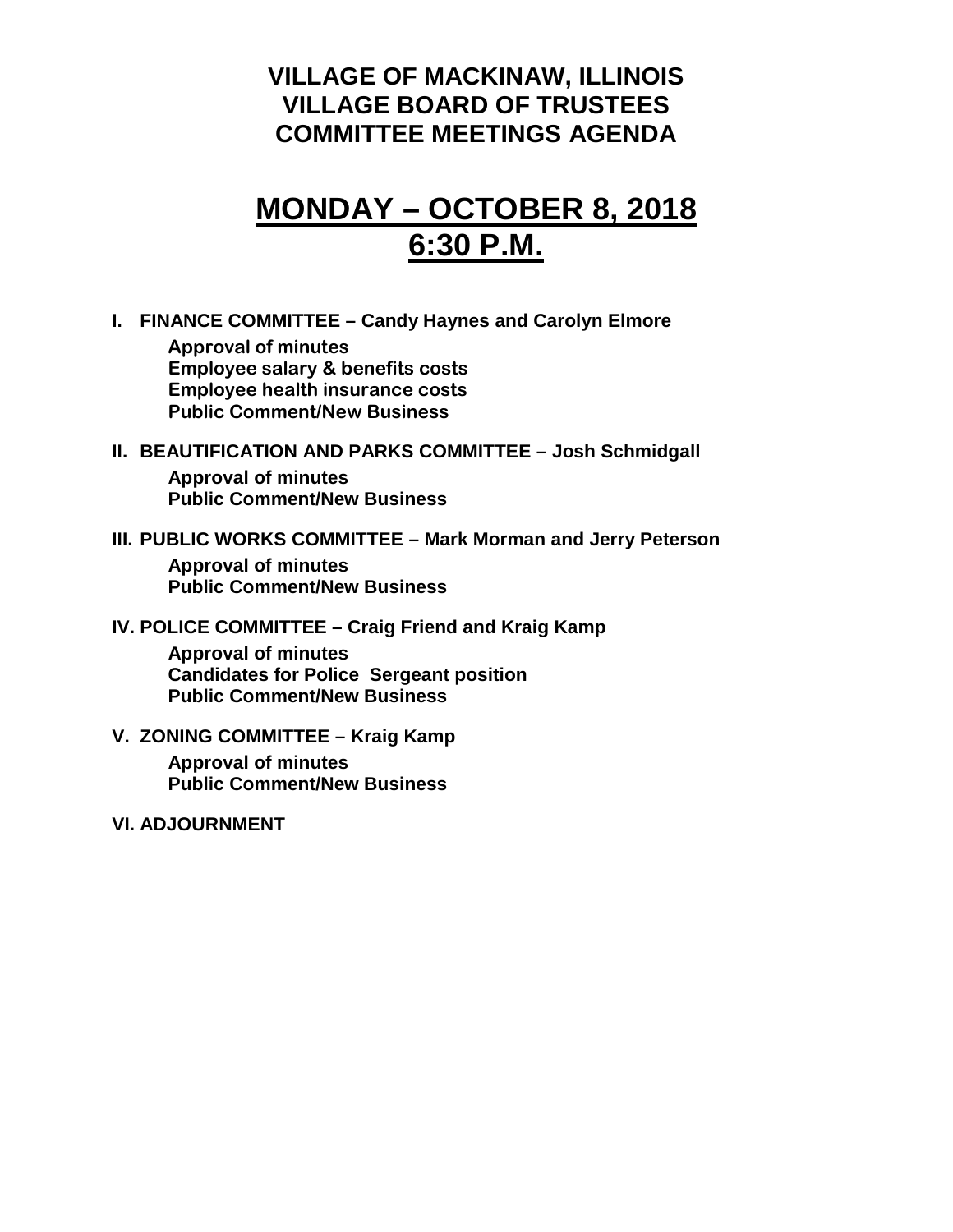### **VILLAGE OF MACKINAW, ILLINOIS VILLAGE BOARD OF TRUSTEES MEETING AGENDA MONDAY – OCTOBER 8, 2018 7:00 P.M.**

- **I. CALL TO ORDER BY VILLAGE PRESIDENT**
	- **I. PLEDGE OF ALLEGIANCE**
	- **II. ROLL CALL**
	- **III. CONSENT AGENDA ITEMS** 
		- **a. Approval of September 24, 2018 regular meeting minutes**
		- **b. Approval of Public Works department reports**
		- **c. Approval of Police department report**
		- **d. Approval of E.S.D.A. department report**
		- **e. Approval of recurring disbursements**
		- **f. Approval of finance packet**
	- **IV. PUBLIC COMMENT**
	- **V. DEPARTMENT REPORTS** 
		- **a. Police Chief's report**
			- **1. Ordinance to add Police Sergeant to the Village Code**
			- **2. Hiring of Police Sergeant**
		- **b. Public Works Manager's report**
			- **1. Bid results and possible awarding of Village various drainage improvements project**
			- **2. Dump truck for Public Works Department**
			- **3. Motion to Approve Bubblers at Lagoon**
		- **c. Treasurer's report**
			- **1. Non-recurring bills**